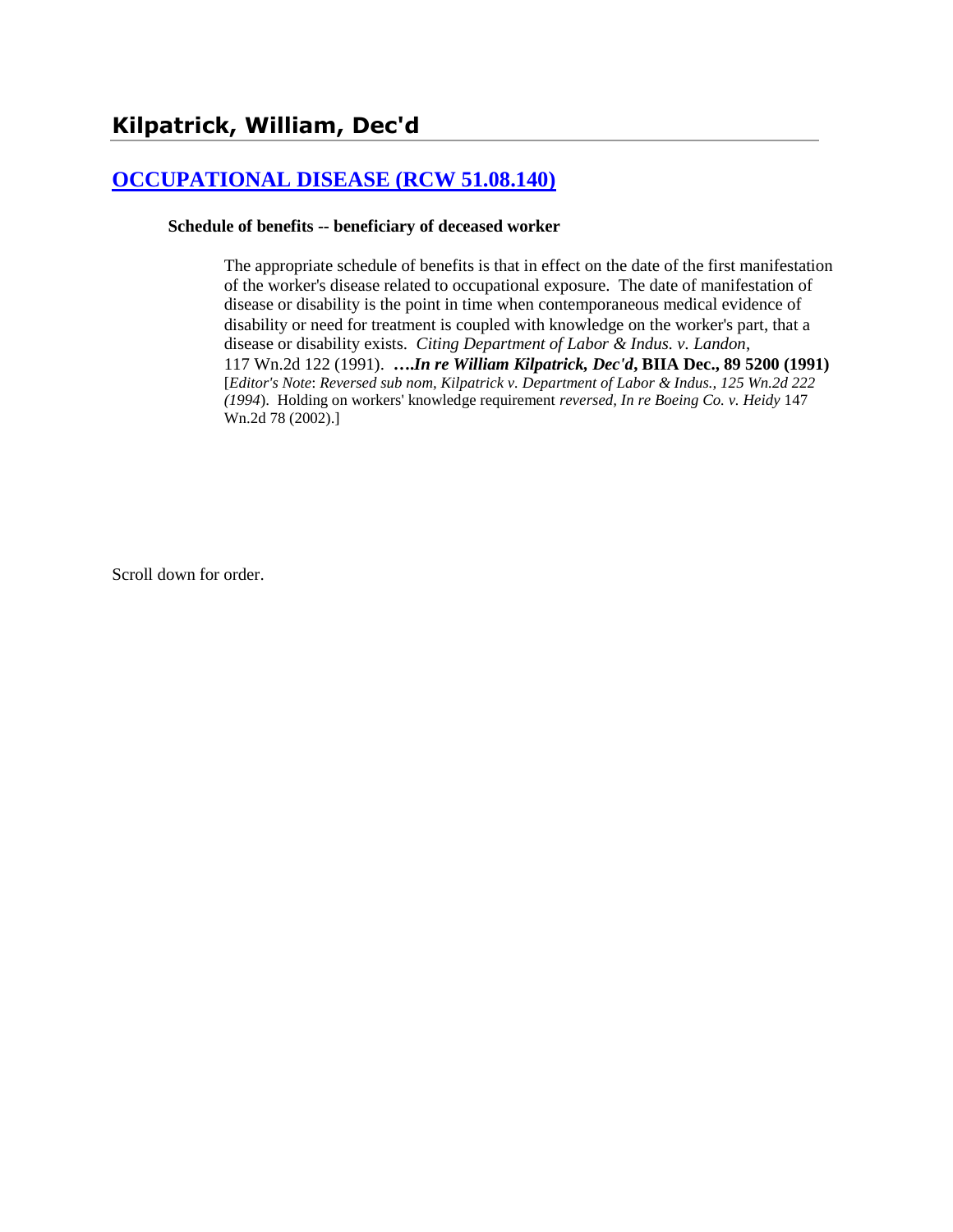## **BEFORE THE BOARD OF INDUSTRIAL INSURANCE APPEALS STATE OF WASHINGTON**

**)**

**)**

**IN RE: WILLIAM KILPATRICK, DEC'D )**

**DOCKET NO. 89 5200**

**CLAIM NO. J-217072 ) DECISION AND ORDER**

APPEARANCES:

Surviving Spouse, Marilyn Kilpatrick by Levinson, Friedman, Vhugen, Duggan, Bland & Horowitz, per William D. Hochberg and Ronald R. Ward

Employer, Various by None

Department of Labor and Industries by The Attorney General, per James S. Kalmer, Zimmie Caner and Donna S. Brown, Assistants, and Whitney Petersen, Paralegal

This is an appeal filed by the surviving spouse, Marilyn Kilpatrick, on November 20, 1989 from an order of the Department of Labor and Industries dated November 6, 1989 which affirmed an order dated July 20, 1989 which affirmed an order dated June 15, 1989 which determined that claimant William Kilpatrick died on December 29, 1988 as a result of an occupational disease resulting from exposure to asbestos fibers in covered employment. The order dated June 15, 1989 set aside and held for naught three orders related to previous rejection of the deceased worker's claim, allowed his claim for benefits, approved Marilyn Kilpatrick's claim for benefits, and stated: "The date of injury and last injurious exposure for compensation purposes is determined to be December 31, 1982". **REVERSED AND REMANDED**.

# **PROCEDURAL AND EVIDENTIARY MATTERS**

Pursuant to RCW 51.52.104 and RCW 51.52.106, this matter is before the Board for review and decision on a timely Petition for Review filed by surviving spouse, Marilyn Kilpatrick, from a Proposed Decision and Order issued on August 27, 1990 in which the order of the Department dated November 6, 1989 was affirmed.

This matter was submitted for decision upon a Stipulation of the Parties accompanied by exhibits stipulated for admission and numbered 2 through 11. These exhibits are admitted as numbered.

1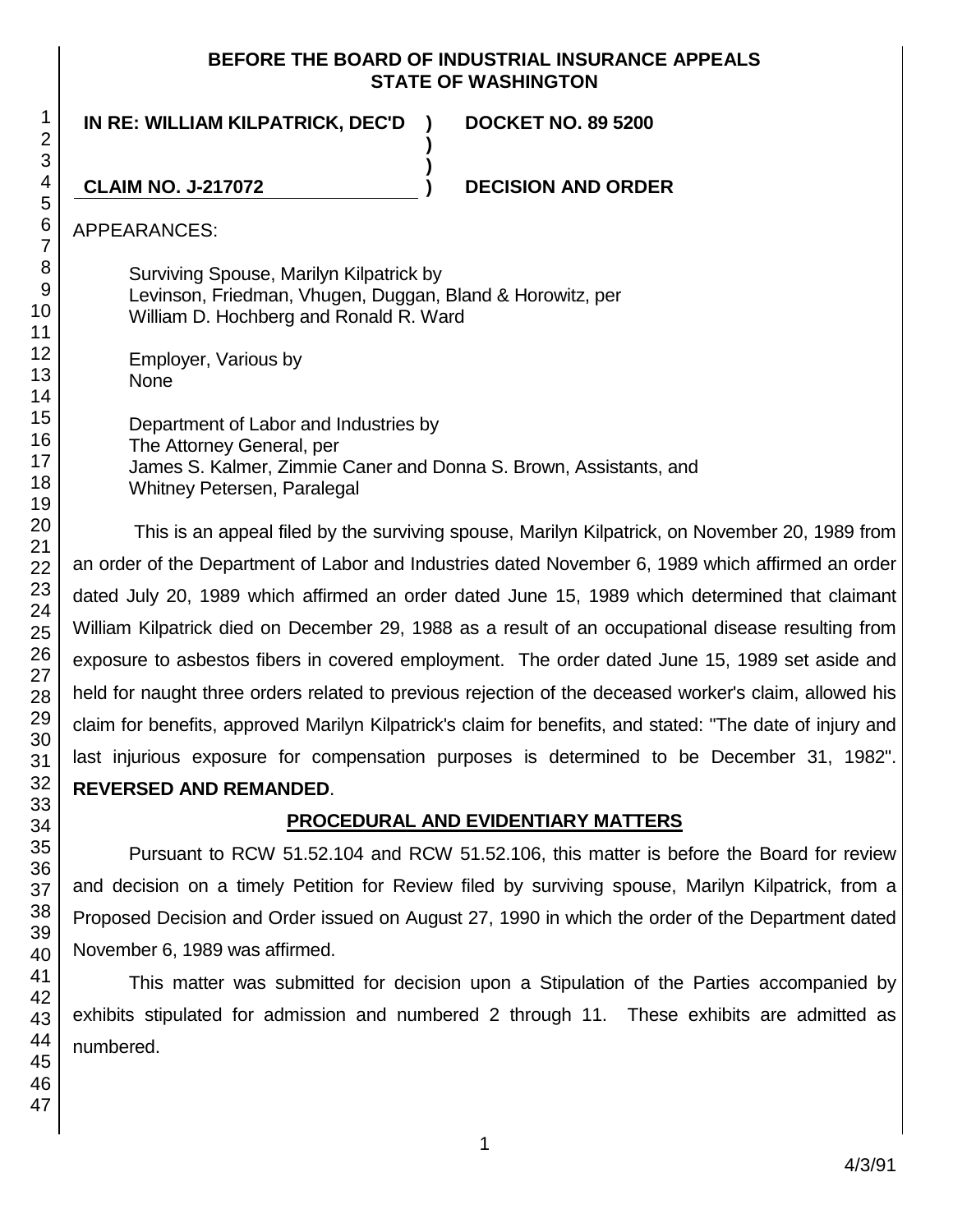A Correction to Stipulation of Parties was received by facsimile on October 17, 1990, correcting Item 5 of the original Stipulation of the Parties and clarifying that Marilyn Kilpatrick's application for widow's benefits was received by the Department on May 17, 1989. The Correction to Stipulation of Parties is accepted and considered as part of the record in this appeal.

## **DECISION**

The issue presented in this appeal is whether computation of Marilyn Kilpatrick's benefits as survivor of the deceased worker should be determined by reference to: (1) the date of the worker's last injurious exposure, December 31, 1982, as indicated in the Department's order; or, (2) the date Marilyn Kilpatrick filed her claim for survivor's benefits, May 17, 1989; or, (3) the date of manifestation of the deceased worker's disability. We hold that Marilyn Kilpatrick's benefits are determined by the schedule in effect on the date of first manifestation of her husband's disease related to his occupational exposure. On the evidence before us, we find that date to be January 19, 1983.

This case arises out of William Kilpatrick's occupational exposure to asbestos fibers and eventual death due to intra-abdominal mesothelioma. The parties have stipulated he suffered his last injurious exposure on December 31, 1982. His claim for benefits, which was received by the Department on January 19, 1983, was allowed by the Department order under appeal. Mr. Kilpatrick died on December 29, 1988. The Postmortem Examination Final Report concluded that ". . . it is certain that this patient had asbestosis. The mesothelioma, pleural plagues, and at least to some degree, the patient's pulmonary disease were a result of asbestos exposure. Factors contributing to the patient's demise were the organizing pneumonitis and cerebral infarct. . . ." Exhibit No. 11, page 3, CLINICOPATHOLOGICAL CORRELATION FOR 88-A- 132.

Consistent with its order, the Department argues that Mrs. Kilpatrick's benefits should be determined with reference to the schedule in effect on the date Mr. Kilpatrick was last injuriously exposed to asbestos fibers in his occupation. In so arguing, the Department acknowledges that the Board has rejected the last injurious exposure rule, and adopted the date of manifestation rule, for purposes of determining applicable benefit schedules. All of the Department's arguments raised in the present case with regard to this limited issue have been fully addressed in the following cases: In re Charles Jones, BIIA Dec., 87 2790 (1989); In re Kenneth R. Alseth, BIIA Dec., 87 2937 (1989); and In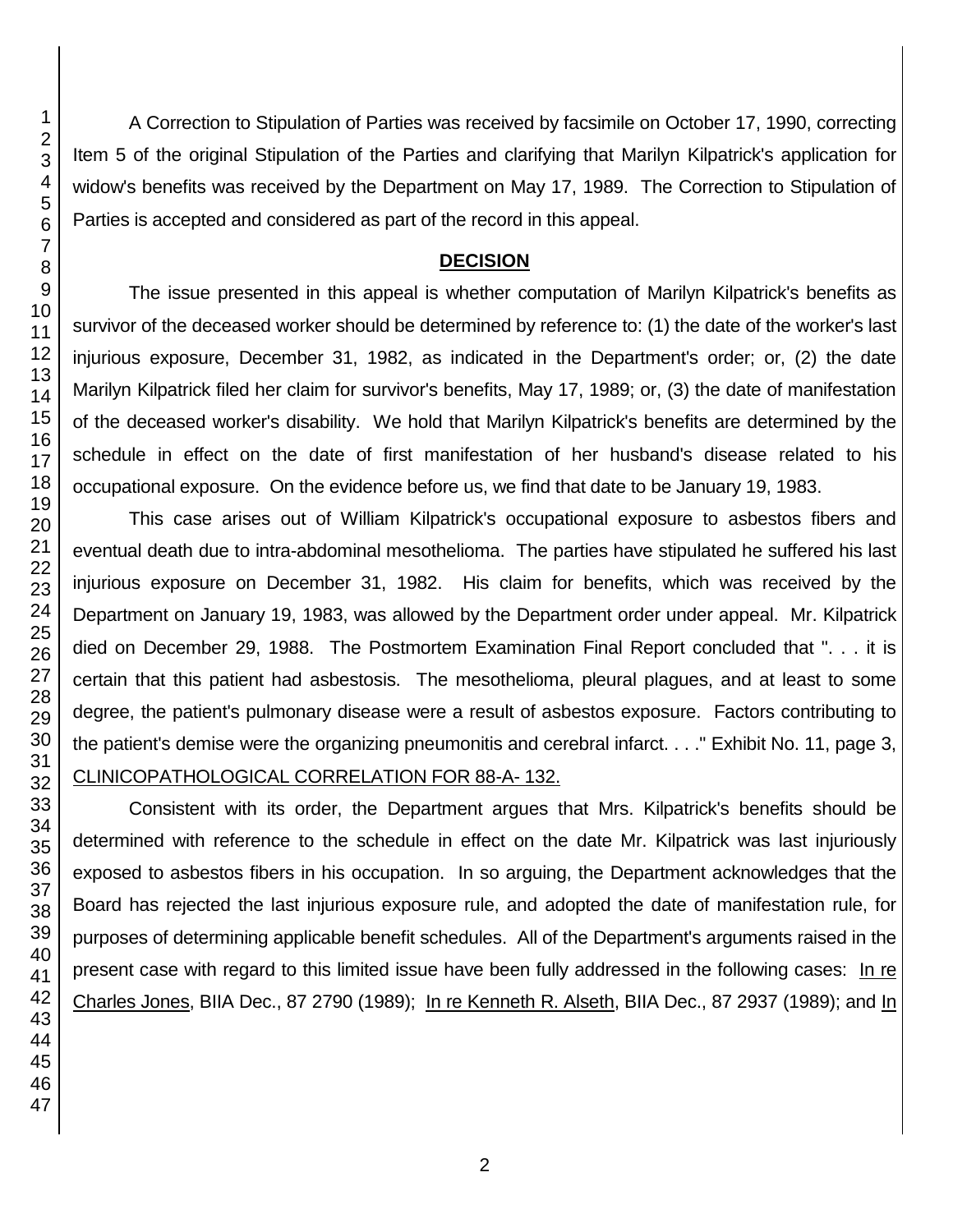re Milton L. May, BIIA Dec., 87 4016 (1989). We will not revisit this issue here.<sup>1</sup> As between the date of last injurious exposure and date of manifestation, the date of manifestation controls to set benefits.

Mrs. Kilpatrick contends that the date for determining the schedule of her benefits is a date after July 1, 1988. July 1, 1988 is the effective date of Chapter 161, Laws 1988 (HB 1396) which, in part, amended RCW 51.32.050(2)(d) and RCW 51.32.060(5) to increase maximum periodic benefits from 75% to 100% of the state average monthly wage. Mr. Kilpatrick's wages were high enough so that the amendment, if applicable in this case, would apparently increase Mrs. Kilpatrick's monthly benefit. Toward this end, Mrs. Kilpatrick specifically urges, "the date which should be used is the date Mrs. Kilpatrick filed her claim for benefits [May 17, 1989] or the date Mr. Kilpatrick first required treatment, for his mesothelioma, which was November, 1988." Petition for Review, page 2.

In support of using the date of claim filing, Mrs. Kilpatrick argues that her claim did not accrue until after Mr. Kilpatrick's death and reminds us that a death beneficiary's claim is separate and distinct from the worker's claim. She cites: Purdy & Whitfield v. Dep't of Labor & Indus., 12 Wn.2d 131, 120 P.2d 858 (1942); McFarland v. Dep't of Labor & Indus., 188 Wash. 357, 62 P.2d 714 (1936); and Beels v. Dep't of Labor & Indus., 178 Wash. 301, 34 P.2d 917 (1934). This argument, however, has been fully considered and rejected previously by our Supreme Court. Barlia v. Dep't of Labor & Indus., 23 Wn.2d 126, 160 P.2d 503 (1945) and Lynch v. Dep't of Labor & Indus., 19 Wn.2d 802, 145 P.2d 265 (1944). Barlia and Lynch also dispose of an additional, separate argument of Mrs. Kilpatrick, that the amendments to RCW 51.32.050 and .060 which were effective July 1, 1988 should apply retroactively to her husband's claim.

> It is a fundamental rule in this state that a statute will be presumed to operate prospectively only, and that it will not be held to apply

l

<sup>1</sup> It appears this issue is presently squarely before our Supreme Court. By Order Denying Petition for Review dated August 7, 1989 we adopted the Proposed Decision and Order, relying upon Alseth, supra, in In re Robert A. Landon, Dckt. No. 88 3777 (August 7, 1989). The Department subsequently appealed to superior court, King County Cause No. 89-2-17180-3, wherein summary judgment was entered on November 8, 1989 in favor of Mr. Landon and specifically finding that the date of manifestation rule applies for compensation purposes. The Department then appealed to the Court of Appeals, Division I, Docket No. 25286-1- I. The Court certified the matter as one of substantial public interest to our Supreme Court on August 21, 1990 where the matter is pending as Department of Labor & Industries v. Landon, Supreme Court No. 57483-9. It is our understanding that oral argument was scheduled in this matter for February 26, 1991 and that a decision has not yet been issued.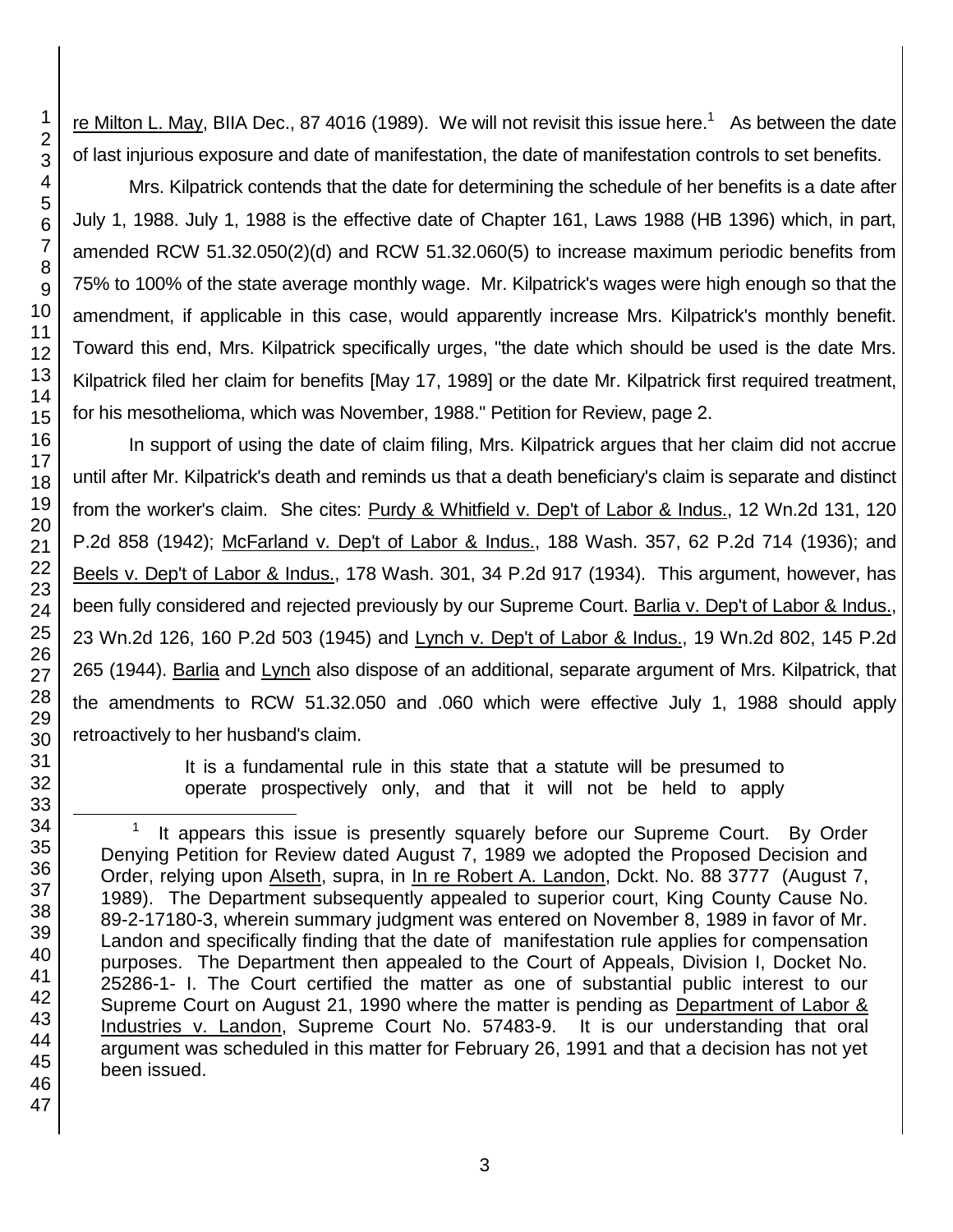l

retrospectively in the absence of language clearly indicating such legislative intent. [Citations omitted]

It is also the general rule in this state that awards made payable under the workmen's compensation act are governed by the law in effect at the time the injury to the workman occurred." [Citations omitted]

Lynch, 19 Wn.2d at 807.

Lynch specifically rejected a widow's attempt to take advantage of a statutory increase in benefits effective after the date of her husband's injury and death. In Barlia, as in the present case, the widow sought to take advantage of an increase in benefits which occurred after the worker's injury but before his death. The court held that:

> . . . In [Lynch] we called attention to our well- established rule that a statute is presumed to operate prospectively and will not be held to apply retroactively in the absence of language which clearly indicates such legislative intent. Attention was also called to the rule that awards payable under our compensation act are governed by the law in effect at the time the injury of the workman occurred.

Barlia, 23 Wn.2d at 128. The court specifically considered McFarland and Purdy & Whitfield:

Those cases, when analyzed, do not have a bearing upon the situation present here. They simply hold that the rights of the widow are never waived by the neglect of her husband to insist upon his rights.

The new independent right given to the widow at the time of the death of the workman relates not to the pension, but to the rights which were those of her husband during his lifetime.

Barlia, 23 Wn.2d at 129. The same analysis would apply to Beels.

Mrs. Kilpatrick's counsel urges that Barlia should not be followed, because it is "old, tired law". Petition for Review at 5. The more specific arguments against following Barlia, although stated only in a cursory manner, are alleged to rest upon legislative history, common sense, and what appear to be public policy grounds.<sup>2</sup> However, our Supreme Court has made clear its view that such arguments are

<sup>&</sup>lt;sup>2</sup> We are particularly puzzled by the following language: ". . . There has been no rationale to justify why Mrs. Kilpatrick's claim should be treated differently than a widow whose husband did not file a claim. It seems rather unconscionable to treat two beneficiaries quite differently (some \$400 per month) when there is no rationale supporting such a difference." Petition for Review at 4. This argument appears based upon a false premise. Although the content of a deceased worker's previous claim filing may be of some evidentiary value in determining the date of manifestation (see factual analysis in this particular case,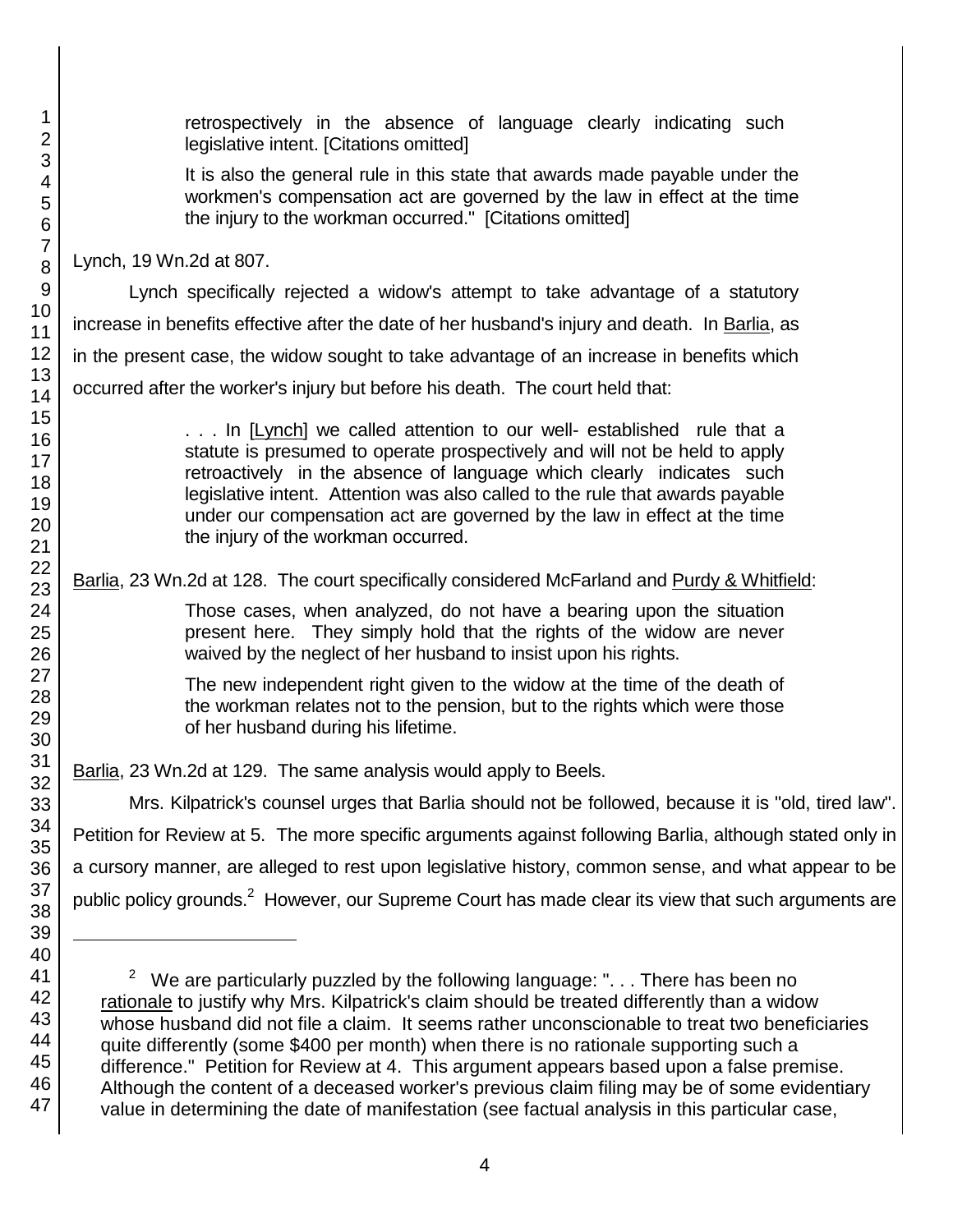more appropriately taken up with the Legislature and, until that time, will not alter judicial interpretation of the law.

> It has been firmly established in this state, by a consistent series of decisions of this court, that the rights of claimants under the Workmen's Compensation Act are controlled by the law in force at the time of the person's injury, rather than by a law which becomes effective subsequently. [citations, including to Barlia and Lynch, omitted]

> It is a fundamental rule in this state that a statute will be presumed to operate prospectively only, and that it will not be held to apply retrospectively in the absence of language clearly indicating such legislative intent . . . . [citation to Lynch omitted]

> Another rule of statutory construction which the courts observe is that the law-making body is presumed to be familiar not only with its own prior legislation relating to the subject of legislation, but also with the court decisions construing such former legislation . . . . [citations omitted]

Ashenbrenner v. Dep't of Labor & Indus., 62 Wn.2d 22, 25-27, 380 P.2d 730 (1963). See also Seattle School Dist. v. Dep't of Labor & Indus., 116 Wn.2d 352, 358, \_\_\_\_ P.2d \_\_\_\_ (1991); Ellis v. Dep't of Labor & Indus., 88 Wn.2d 844, 851, 567 P.2d 224 (1977); and, Kaiser Aluminum v. Overdorff, 57 Wash. App. 291, 293-294, 788 P.2d 8 (1990). We are confident, then, that under the laws of this state Mrs. Kilpatrick's benefits must be set according to the schedule in effect on the date Mr. Kilpatrick's occupational disease first became manifest. We next determine that date of manifestation in view of the facts put before us.

A disease or disability is not manifest unless it is evident, in some fashion, to the worker. This knowledge need not necessarily be tied to the notice that the disease or disability is occupationally induced. The date of manifestation of disease or disability is the point in time when contemporaneous medical evidence of disability or need for treatment is coupled with knowledge on the worker's part, that a disease or disability exists. See, supra, In re Charles Jones; In re Kenneth R. Alseth; and, In re Milton L. May.

Mrs. Kilpatrick contends her husband's occupational disease did not become manifest until November, 1988. In part she argues that we should focus exclusively upon Mr. Kilpatrick's

infra), whether or not the deceased worker previously filed a claim has no other legal significance of which we are aware relevant to the issues in this case. We do not find anything in Barlia or Lynch, supra, or any other authority which would direct that the rate of benefits be legally tied to whether or not a deceased worker had filed a claim.

1

1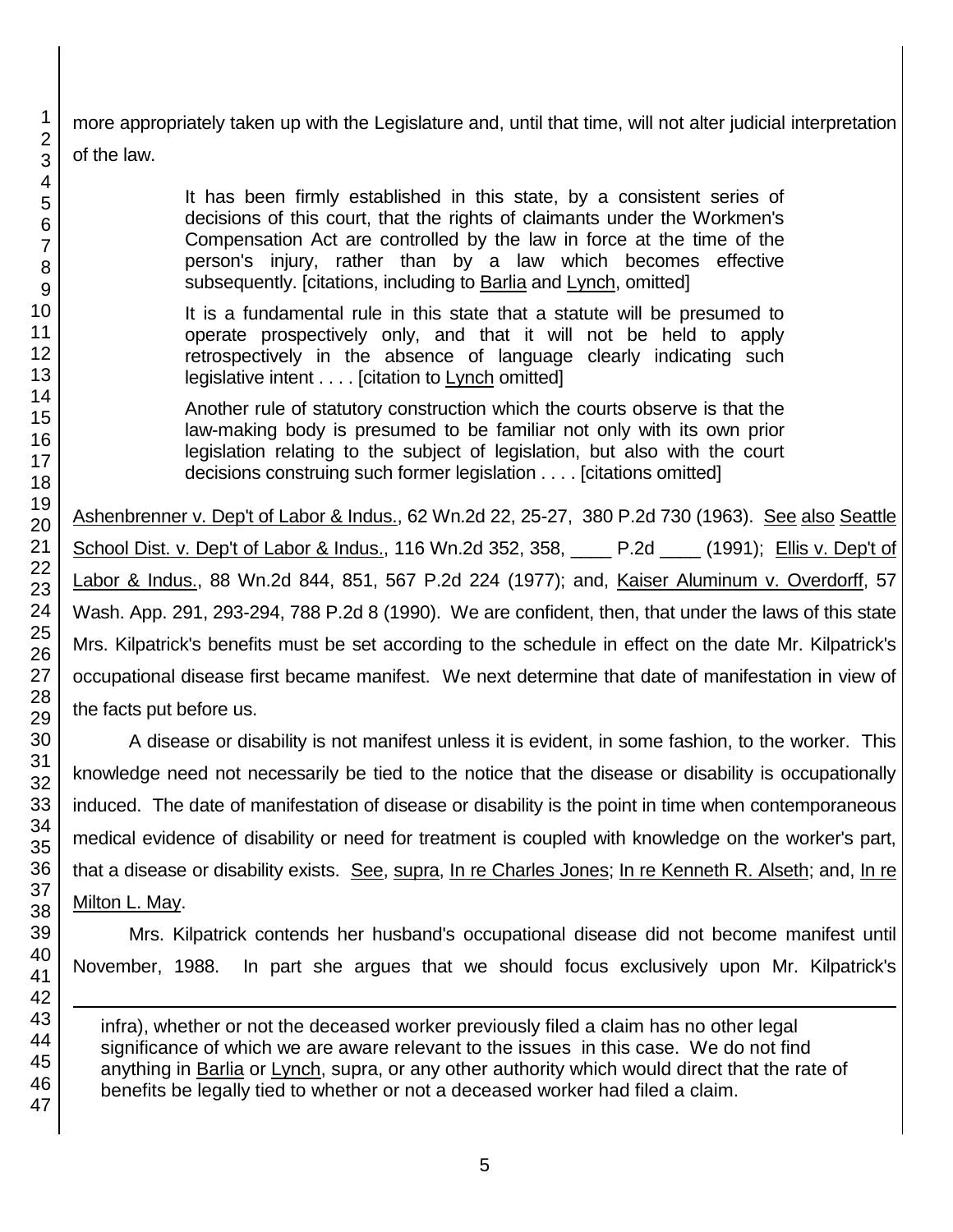l

intra-abdominal mesothelioma which was not definitively diagnosed until November, 1988 and which significantly contributed to his death due to respiratory arrest in late December, 1988. See, Certificate of Death, Exhibit No. 9. Mrs. Kilpatrick would have us ignore any previous manifestation of occupationally-related asbestos disease.

We cannot find any support in the law or the facts of this case for Mrs. Kilpatrick's position. An injury previously sustained or an occupational disease previously manifest does not become a new and separate injury or occupational disease merely because it later manifests in additional symptoms which may have been unknown originally. Crabb v. Dep't of Labor & Indus., 186 Wash. 505, 58 P.2d 1025 (1936). The rule from Ashenbrenner and the associated line of cases still applies. Workers who sustain an injury or an occupational disease" at the same time receive the same compensation for equal disabilities" regardless of whether the particular condition considered arose immediately or made a delayed appearance as a result of aggravation. Corak v. Dep't of Labor & Indus., 2 Wn. App. 792, 800, 469, P.2d 957 (1970). See also, Seattle School Dist. v. Labor & Indus., supra, 116 Wn.2d at 358.

The specific information supplied to the Department on Mr. Kilpatrick's accident report is most helpful in determining the date of manifestation in this particular case. On that report, Mr. Kilpatrick stated: "I was exposed to asbestos for 30 years. I worked for contractors in Wash., Ore., Idaho & Alaska on schools, hospitals, defense installations, refineries & ships." He also explained that the employer was not notified because this was an "illness not accident". Exhibit No. 3. On the same report, the physician noted the complaint or physical finding of dyspnea on exertion and diagnoses of "1) coronary a.[artery] disease 2) asbestos-related lung disease". He noted x-ray findings "mild pleural thickening . . ."and checked "yes" in response to the question of whether the condition diagnosed was the result of the incident described. Ibid.

We are comfortable with the inference from this information that Mr. Kilpatrick had become aware of his asbestos-related disease, and at least some associated disability in the form of dyspnea, no later than the date he arranged to have his accident report finally forwarded to the Department. The employee's and physician's portions of the report were completed on two different dates. The Department received the report on January 19, 1983. This latter date, then, best approximates the date of manifestation of Mr. Kilpatrick's occupational disease.<sup>3</sup> In so concluding we emphasize our

 From Exhibit No. 1, the historical/jurisdictional facts agreed to by the parties, we are aware that the Department neither finally rejected nor allowed Mr. Kilpatrick's claim. Had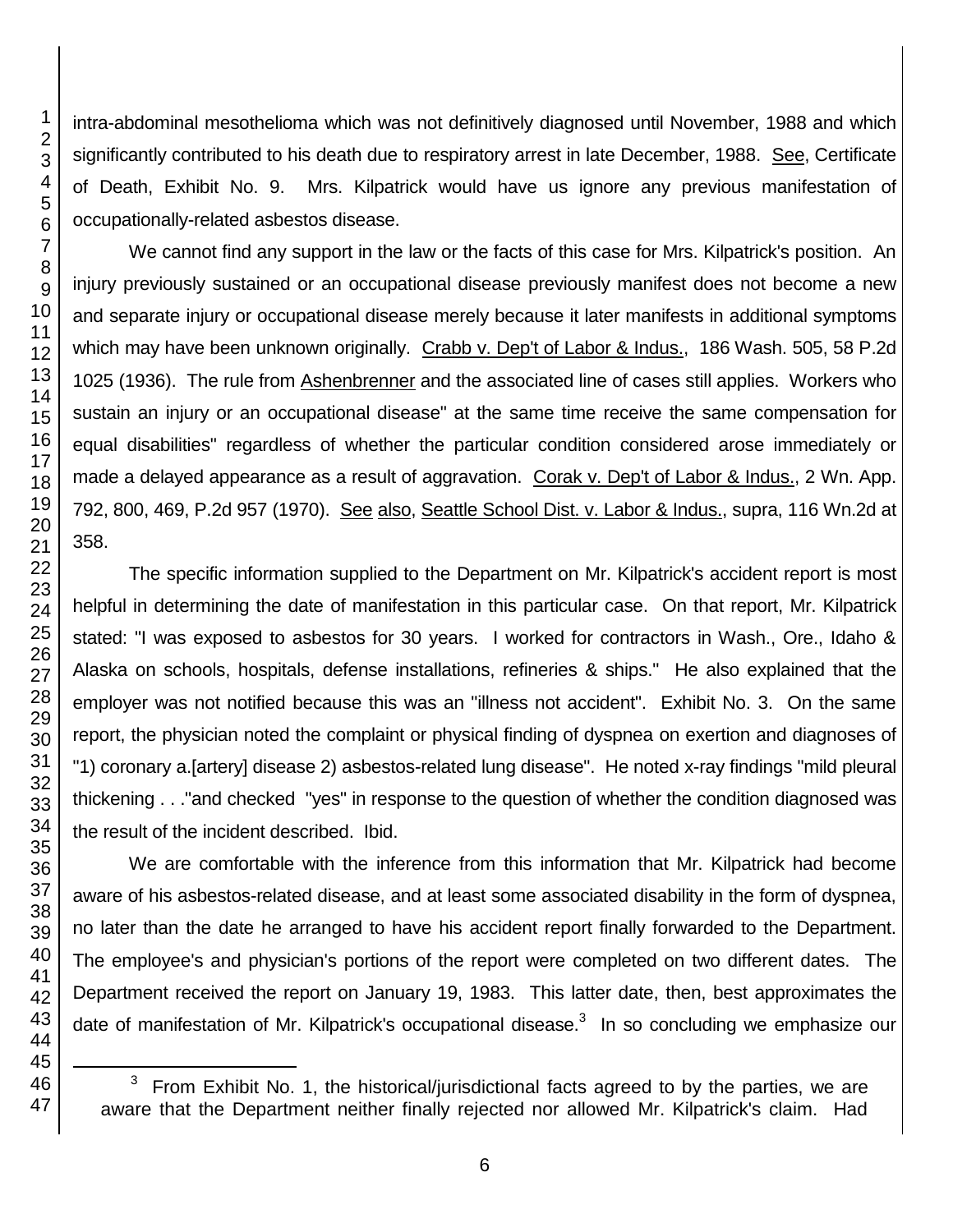reliance is upon the evidentiary value of the content and timing of the accident report and not upon the legal act of filing a claim for benefits.

Our conclusion in this regard is further supported by a medical report of Dr. Terry R. Rogers dated July 27, 1983 in which Dr. Rogers states:

> IMPRESSION: This man gives a story consistent with mild to perhaps moderate lung problems with exertional breathlessness suggesting either pulmonary emphysema or perhaps mild fibrosis. The final diagnosis will await the review of the pulmonary function tests.

> In light of his occupational history and his chest x-ray changes, at least part of these abnormalities are related to his asbestos exposure.

Exhibit No. 4, page 2. From a review of subsequent medical reports we are fully aware that there ensued a long period of medical uncertainty with regard to the exact nature and extent of the effects from Mr. Kilpatrick's asbestos exposure. Nevertheless, the reports from August of 1987 (Exhibit No. 5) and all of the later reports provided us (Exhibit Nos. 6-11) make it unmistakably clear that the original diagnosis contained in Mr. Kilpatrick's accident report and Dr. Roger's report of July 27, 1983 were correct. Mr. Kilpatrick's occupational disease had become manifest by January 19, 1983. This date determines the schedule of benefits appropriate to Mrs. Kilpatrick's claim for survivor's benefits.

We adopt from the Proposed Decision and Order Findings of Fact Nos. 1, 3 and 4 and Conclusion of Law No. 1. In addition, we make the following Findings of Fact and Conclusions of Law.

orders rejecting the claim become final, it could have, depending upon the circumstances, become appropriate to apply principles of res judicata against the Department to the effect that the Department had determined that the occupational disease had not yet become manifest. Nevertheless, that is clearly not the case before us. It appears that Mr. Kilpatrick was represented by counsel throughout and that the Department's proposed rejection of the claim came before this Board by way of appeals filed in November, 1984 and again in July, 1985. The first appeal was resolved by an Order on Agreement of Parties which remanded to the Department and directed that the matter would be put in abeyance until the claimant requested final adjudication or the Department determined that a final adjudication was appropriate. Likewise, the second appeal was resolved also by an Order on Agreement of Parties which directed the Department to hold further adjudication in abeyance pending further investigation. It appears that delay of final adjudication of Mr. Kilpatrick's claim was mutually agreeable. We do not perceive any unfairness in finding upon the evidence before us that Mr. Kilpatrick's occupational disease was manifest no later than the date on which he filed the accident report containing evidence of manifestation.

We further note that we found manifestation on the basis of similar medical evidence, and ordered the claim allowed, in a case not involving survivor's benefits. In re Marion A. Funston, Dckt. No. 87 0248 (April 10, 1989).

1